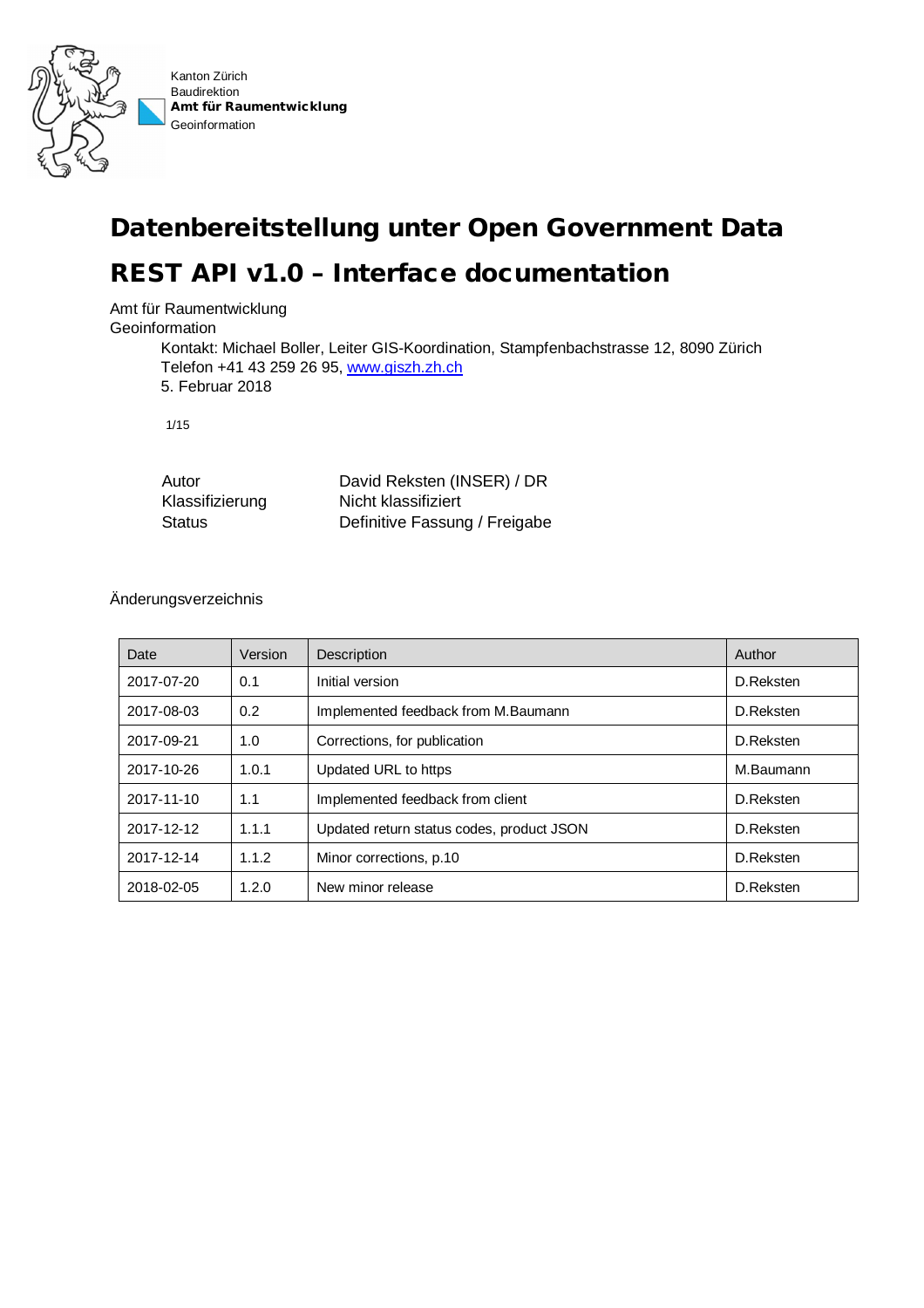## **Contents**

| 1.  |  |
|-----|--|
| 2.  |  |
| 3.  |  |
| 4.  |  |
| 5.  |  |
| 6.  |  |
| 4.1 |  |
|     |  |
|     |  |
|     |  |
|     |  |
|     |  |
|     |  |
|     |  |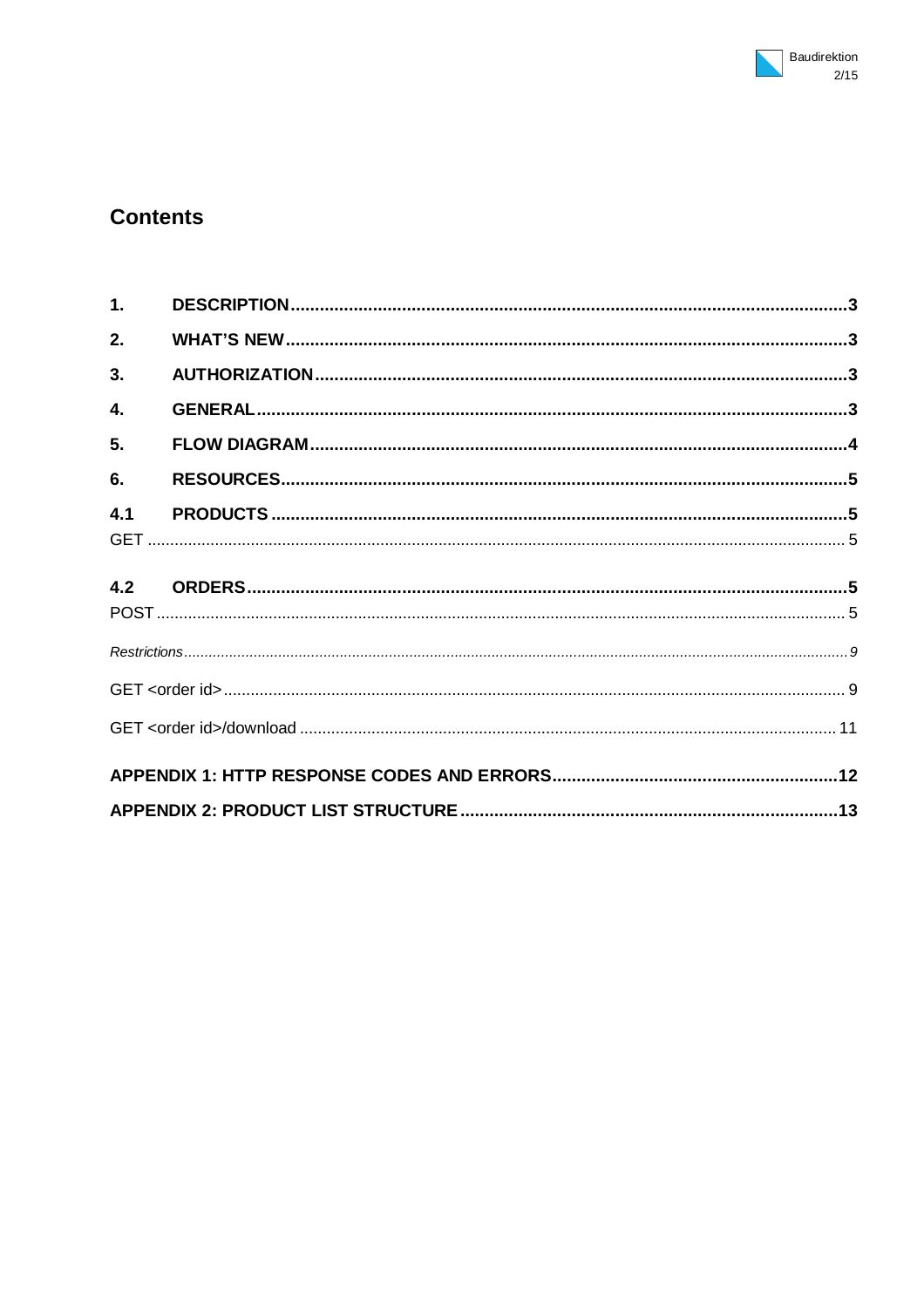## **1. Description**

This document explains the REST API made available by the OGD ZH data extraction ("OGAPI"), version 1.0

#### **2. What's new**

| <b>Version</b>            | <b>Description</b>                                                                                                                                                               |
|---------------------------|----------------------------------------------------------------------------------------------------------------------------------------------------------------------------------|
| $1.1.x \rightarrow 1.2.0$ | Response JSON after order submission now contains the URL to query order status as well as the<br>URL to download the results, when available. See page 11 for more information. |

## **3. Authorization**

This version of the API is open to the general public without any need for authorization or identification.

### **4. General**

The API returns JSON objects, and it is recommended setting the HTTP "Accept" header as follows on each API call, even though this isn't strictly enforced in this version of the API:

| Header key | Header value                    |
|------------|---------------------------------|
| Accept     | application/json; charset=UTF-8 |

For all API operations that take a request entity (includes all operations that expect a JSON request body, e.g. POST requests), the content-type and character set should also be set as follows:

| Header key   | Header value                    |
|--------------|---------------------------------|
| Content-Type | application/json; charset=UTF-8 |

Unless otherwise specified, all timestamps are to be assumed as according to ISO 8601, local time for Zürich.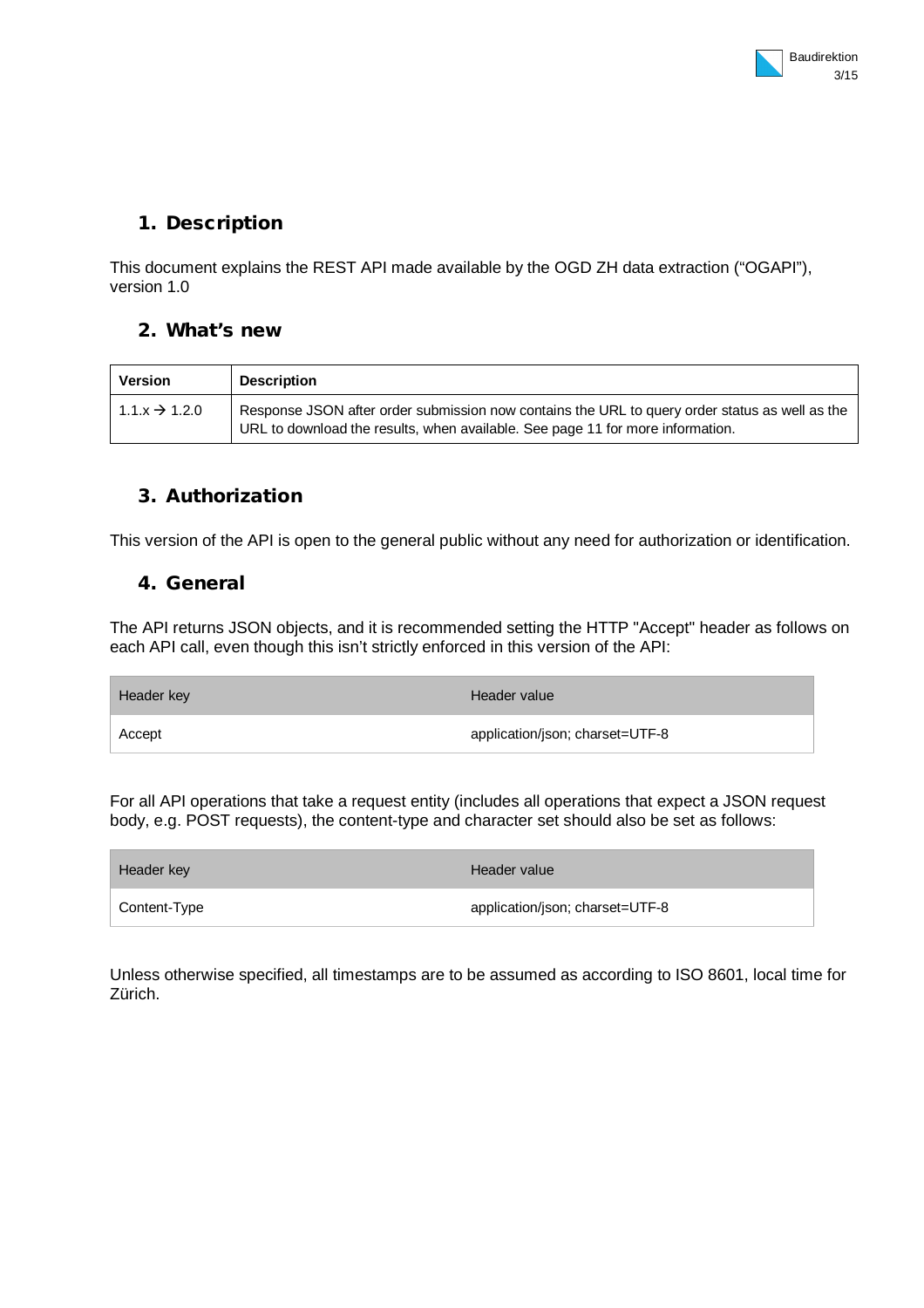## **5. Flow diagram**

The following diagram demonstrates data flow for a complete use case of the REST API.

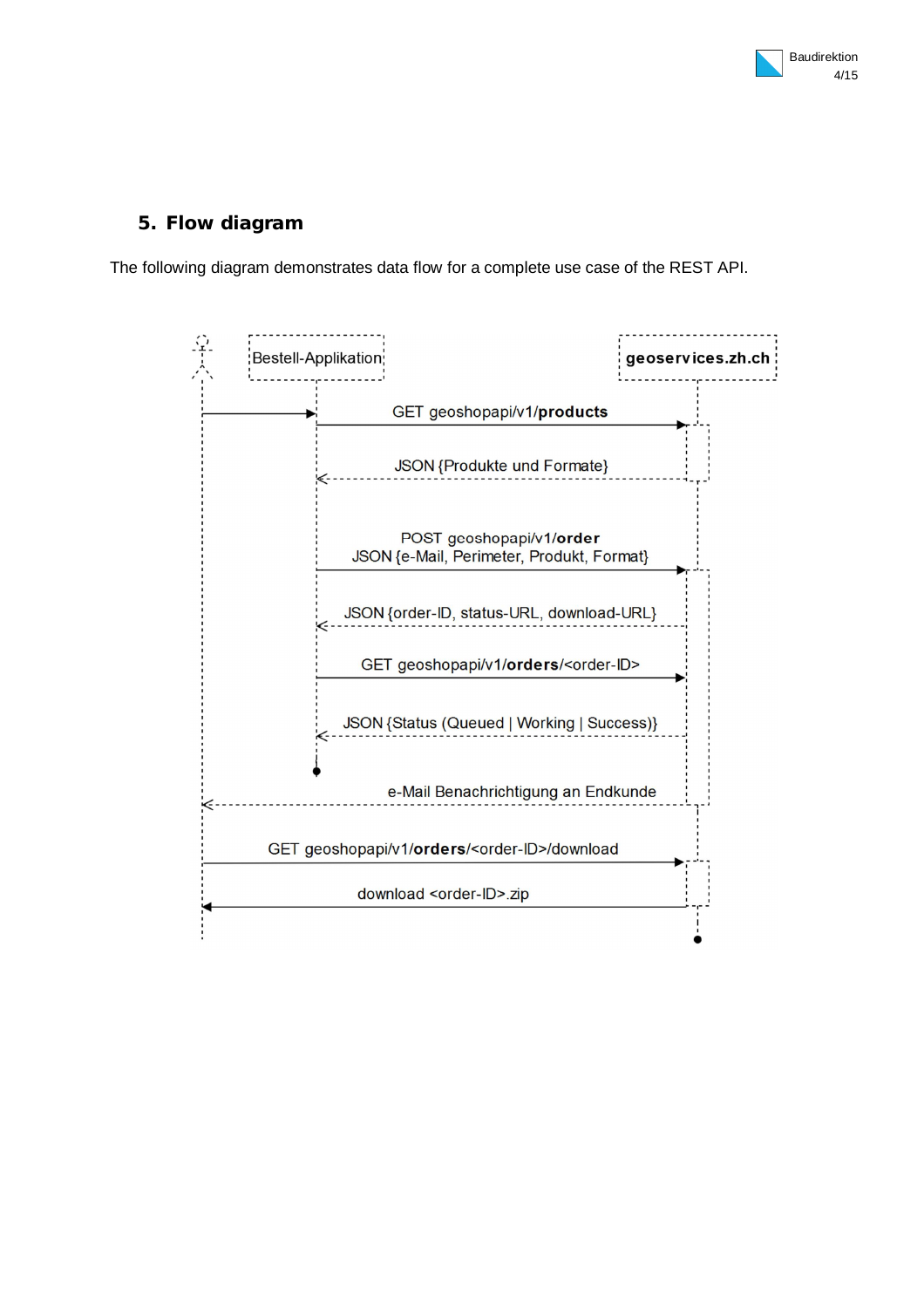## **6. Resources**

## **4.1 Products**

The "products" resource supports the GET verb, which is used to retrieve a list of all the available products and their associated formats available for delivery. It also returns a list of all the currently valid communes, for use as an indirect order perimeter. The product list is returned as a timestamped JSON object, see appendix 2 for details.

#### **GET**

| URL            | https://geoservices.zh.ch/geoshopapi/v1/products |
|----------------|--------------------------------------------------|
| Request method | GET                                              |
| Response body  | JSON object, cf. appendix 2.                     |

## **4.2 Orders**

The "orders" resource currently supports the POST and GET verb to submit an order and to retrieve the order status respectively.

#### **POST**

Submits an order for processing. A successful request returns a JSON object containing technical order ID. This identifier can later be used to query the order status using the "GET method, see next chapter.

| <b>URL</b>                                                                                          | https://geoservices.zh.ch/geoshopapi/v1/orders                                                                                                                                                                                                       |
|-----------------------------------------------------------------------------------------------------|------------------------------------------------------------------------------------------------------------------------------------------------------------------------------------------------------------------------------------------------------|
| Request method                                                                                      | <b>POST</b>                                                                                                                                                                                                                                          |
| Request body<br>example for a<br>user defined<br>selection<br>polygon<br>(DIRECT<br>perimeter type) | {<br>"email": "user@example.com",<br>"perimeter type": "DIRECT",<br>"pdir polygon": {<br>"type": "Polygon",<br>"coordinates": [<br>$[2675300, 1251900]$ ,<br>[2678100, 1251900],<br>[2678100, 1253500],<br>[2675300, 1253500],<br>[2675300, 1251900] |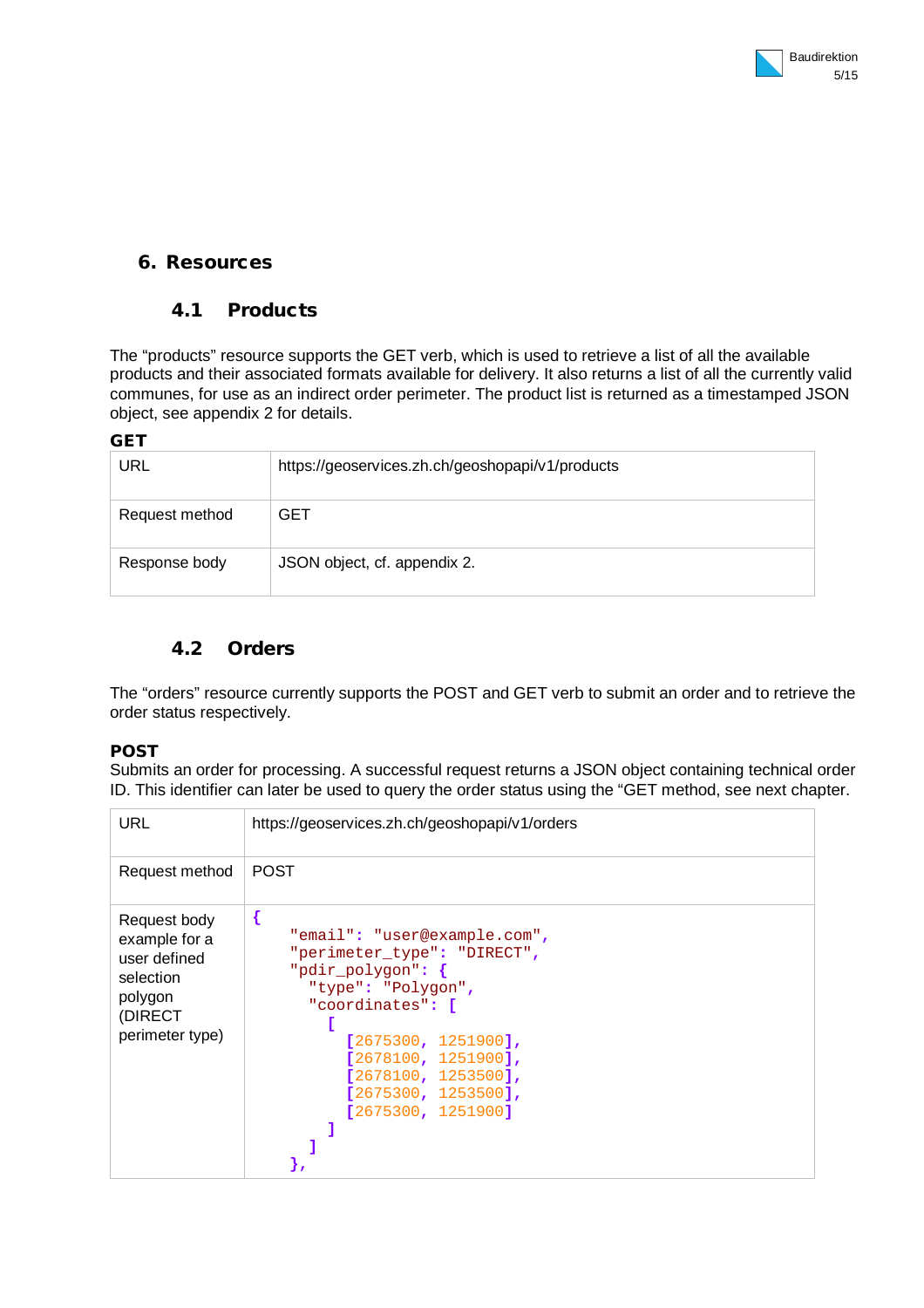|                                                                                                                                                                            | "pdir coordsys": "LV95",<br>"products": [<br>${$ "product_id": 121, "format_id": 128 ${}$ ,<br>$'$ "product_id": 2, "format_id": 101},<br>${'}$ product_id": 343, "format_id": 61},<br>${ 'product_id': 103, 'format_id': 4 }$<br>1<br>}                                                                                                                |
|----------------------------------------------------------------------------------------------------------------------------------------------------------------------------|---------------------------------------------------------------------------------------------------------------------------------------------------------------------------------------------------------------------------------------------------------------------------------------------------------------------------------------------------------|
| Request body<br>example for<br>referenced<br>perimeter<br>selection<br>(INDIRECT<br>perimeter type)<br>using the<br>communes 0161<br>(Zollikon) and<br>0178<br>(Russikon). | $\{$<br>"email": "user@example.com",<br>"perimeter_type": "INDIRECT",<br>"pindir_layer_name": "COMMUNE",<br>"pindir_ident": ["0161", "0178"],<br>"products": [<br>${$ "product_id": 121, "format_id": 128},<br>$'$ "product_id": 2, "format_id": 101},<br>${$ "product_id": 343, "format_id": 61 ${}$ ,<br>${ 'product_id': 103, 'format_id': 4 }$<br>٦ |
| Example<br>response                                                                                                                                                        | €<br>"download url":<br>"http://geoservices.zh.ch:80/geoshopapi/v1/orders/e57ed/download",<br>"order id": "e57ed",<br>"status url":<br>"http://geoservices.zh.ch:80/geoshopapi/v1/orders/e57ed",<br>"timestamp": "2018-02-05T13:15:34"<br>ł                                                                                                             |

#### The supported parameters are:

| Parameter      | <b>Description</b>                                                                                                                                                               |
|----------------|----------------------------------------------------------------------------------------------------------------------------------------------------------------------------------|
| email          | Email address for the delivery notification when the data extraction has<br>terminated. Example "user@example.com"                                                               |
| perimeter type | Indicates the perimeter selection type for the order, possible values are<br>"DIRECT" or "INDIRECT":                                                                             |
|                | A DIRECT perimeter indicates that the selection polygon was drawn by the<br>customer and that the polygon is transferred using the parameters<br>pdir_polygon and pdir_coordsys. |
|                | An INDIRECT perimeter references an existing polygon in a dataset<br>managed by Kanton Zürich. The dataset type and the identifier of this                                       |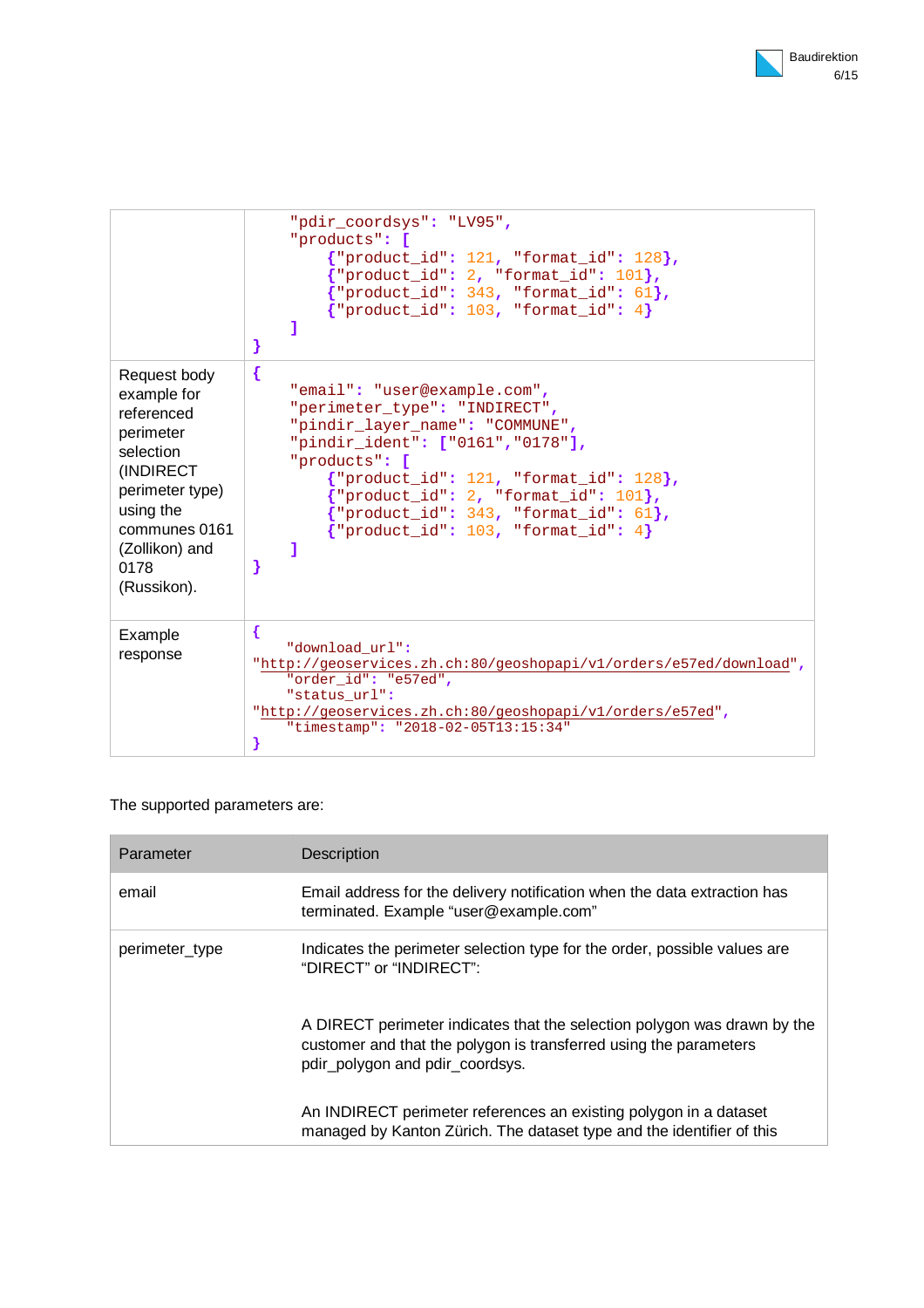|                   | polygon is transferred using the parameters pindir_layer_name and<br>pindir_ident.                                                                                                                                                                                                                   |
|-------------------|------------------------------------------------------------------------------------------------------------------------------------------------------------------------------------------------------------------------------------------------------------------------------------------------------|
| pindir_layer_name | Only used when perimeter_type = INDIRECT, this parameter specifies the<br>dataset containing the selection polygon. Possible values are:                                                                                                                                                             |
|                   | "COMMUNE": a selection based on commune (municipality) limits, or<br>"PARCEL": a selection based on one or several land parcel limits.                                                                                                                                                               |
|                   | Other selection datasets may be made available at a later date.                                                                                                                                                                                                                                      |
| pindir_ident      | Only used when perimeter_type = INDIRECT, this parameter expects a<br>string containing an ID or a comma-separated list of IDs identifying<br>selection polygons inside the dataset specified in pindir_layer_name.                                                                                  |
|                   | When pindir_layer_name = "COMMUNE", the numbers are to be<br>understood as the official numbers of the commune/municipality according<br>to the FSO/OFT/BFS, e.g. Gemeinde Zollikon = "0161" or "161".                                                                                               |
|                   | When pindir_layer_name = "PARCEL", the numbers are to be understood<br>as the unique identifier of a land lot according to its E-GRID<br>("Eidgenössische Grundstücksidentifikation") without the prefix.                                                                                            |
|                   | Example E-GRID identifier: "CH557103779070".                                                                                                                                                                                                                                                         |
|                   | For more information about E-GRID, please refer to<br>https://www.cadastre.ch/de/manual-av/topic/realestate/egrid.html                                                                                                                                                                               |
| pdir_polygon      | Only used when PERIMETER_TYPE = DIRECT, this parameter defines<br>the selection polygon as a GeoJSON geometry object. Example:<br>"type": "Polygon",<br>"coordinates": [<br>L<br>[2675300, 1251900],<br>[2678100, 1251900],<br>[2678100, 1253500],<br>[2675300, 1253500],<br>[2675300, 1251900]<br>ı |
|                   |                                                                                                                                                                                                                                                                                                      |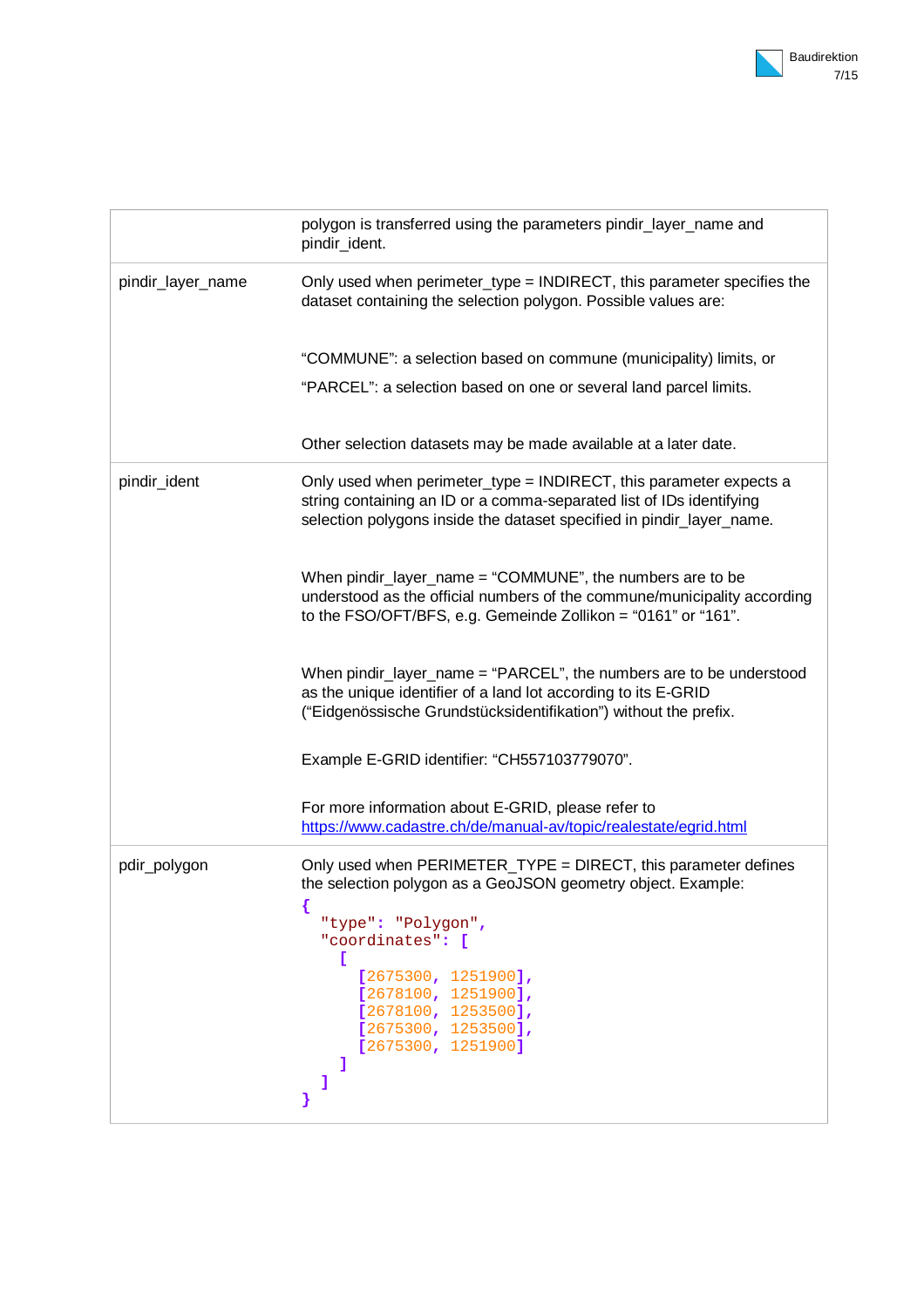|               | For detailed information about GeoJSON geometry objects, please refer to<br>https://geojson.org/geojson-spec.html#geometry-objects                                                                                                                                                       |
|---------------|------------------------------------------------------------------------------------------------------------------------------------------------------------------------------------------------------------------------------------------------------------------------------------------|
|               | Notes:                                                                                                                                                                                                                                                                                   |
|               | The only accepted geometry type is "Polygon".                                                                                                                                                                                                                                            |
|               | The polygon must be properly closed, meaning that the last<br>$\bullet$<br>coordinate must be equal to the first coordinate.                                                                                                                                                             |
|               | The polygon cannot contain any self-intersections.                                                                                                                                                                                                                                       |
|               | Multi-part or donut geometries are not supported.<br>$\bullet$                                                                                                                                                                                                                           |
| pdir_coordsys | Only used when <b>perimeter_type</b> = DIRECT, this parameter sets the<br>coordinate system (Swiss terrestrial reference frame as defined by<br>Swisstopo) used in pdir_polygon.<br>Possible values are "LV95" or "LV03".                                                                |
| products      | Contains a list of ordered products with their associated format.<br>Example:<br>"products": [<br>${$ "product_id": 121, "format_id": 128 ${}$ ,<br>$\{$ "product_id": 2, "format_id": 101},<br>${ 'product_id': 343, 'format_id': 61 }$<br>$\{$ "product_id": 103, "format_id": 4}<br>ı |
|               | The product_id references the product.id attribute and the format_id<br>references the format.id attribute as returned by the "GET products"<br>service. Invalid references will result in an http error.                                                                                |

## Response parameters are:

| Parameter    | Description                                                                                                                                                                                                                   |
|--------------|-------------------------------------------------------------------------------------------------------------------------------------------------------------------------------------------------------------------------------|
| order id     | Unique order identifier as a string of 32 lower-case hexadecimal<br>characters. The order identifier is generated by the server when the order<br>is submitted and is used to query order status and to download the results. |
| timestamp    | The server timestamp of the order submission.                                                                                                                                                                                 |
| status url   | A URL that can be used to request the order status as a JSON document.                                                                                                                                                        |
| download url | A URL that can be used to download the ordered data. The URL will return<br>"404 Not Found" until the order has been processed and the data is<br>available.                                                                  |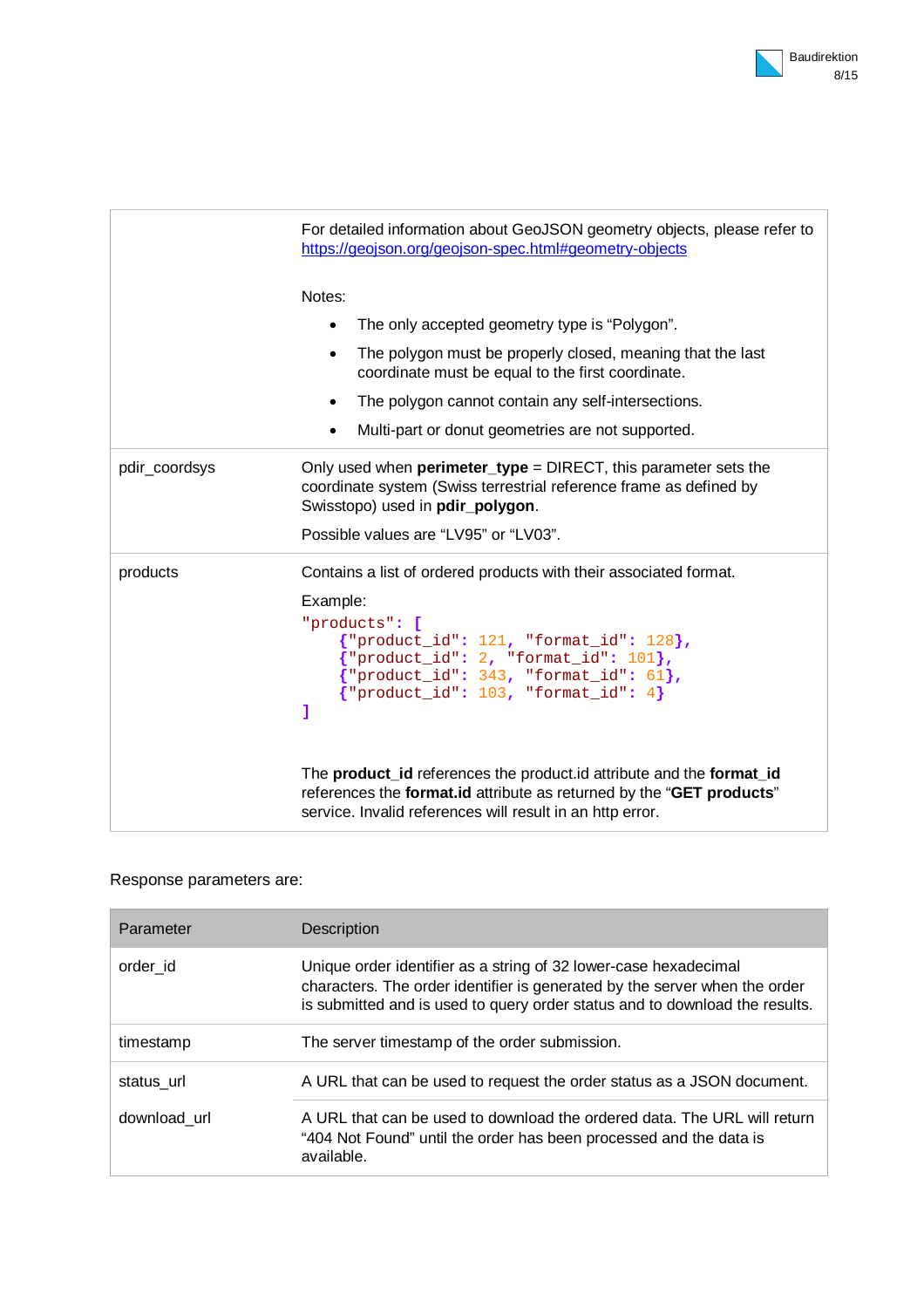#### **Restrictions**

Due to size and performance considerations, the following restrictions are currently in place:

- Raster and/or LAZ products can only be ordered using a DIRECT order perimeter with a surface smaller than 5 square kilometers. The exact surface area is subject to change without notice, the active limitation will be reported in the http error message.
- Raster and/or LAZ products may be ordered for an INDIRECT perimeter only when requesting one single PARCEL (« Grundstück ») at a time. The parcel geometry may be multi-part, however.
- Raster and/or LAZ products cannot be ordered for an INDIRECT perimeter referencing a COMMUNE (« Gemeinde »), regardless of size.
- None of the above restrictions are enforced for product 103: "Raster-Übersichtsplan"

#### **GET <order id>**

Returns the status of a specified order ID as returned by "POST orders" call. The response contains the order status as well as an internal ID that is used by Kanton Zürich for support and debugging purposes.

Note that order IDs are only stored for about one week after order submission before they are deleted, after which the service will return 404 Not Found.

| <b>URL</b>                               | https://geoservices.zh.ch/geoshopapi/v1/orders/ <order id=""></order>                                                                                                                                                                                                                                                                                                                                           |
|------------------------------------------|-----------------------------------------------------------------------------------------------------------------------------------------------------------------------------------------------------------------------------------------------------------------------------------------------------------------------------------------------------------------------------------------------------------------|
| Request method                           | <b>GET</b>                                                                                                                                                                                                                                                                                                                                                                                                      |
| Example response<br>for a given order ID | {<br>"finished": "2017-11-10T16:17:07",<br>"internal id": 532,<br>"order": $\{$<br>"email": "dr@inser.ch",<br>"perimeter type": "INDIRECT",<br>"pindir_ident": [<br>211.<br>"0261"<br>$\mathbf{1}$<br>"pindir_layer_name": "COMMUNE",<br>"products": [<br>"format_id": $128$ ,<br>"product_id": 51<br>},<br>"format id": 101,<br>"product_id": 84<br>1<br>λ,<br>"order_id": "ee2efc3f61064a9db0d7c41b42df1c5a", |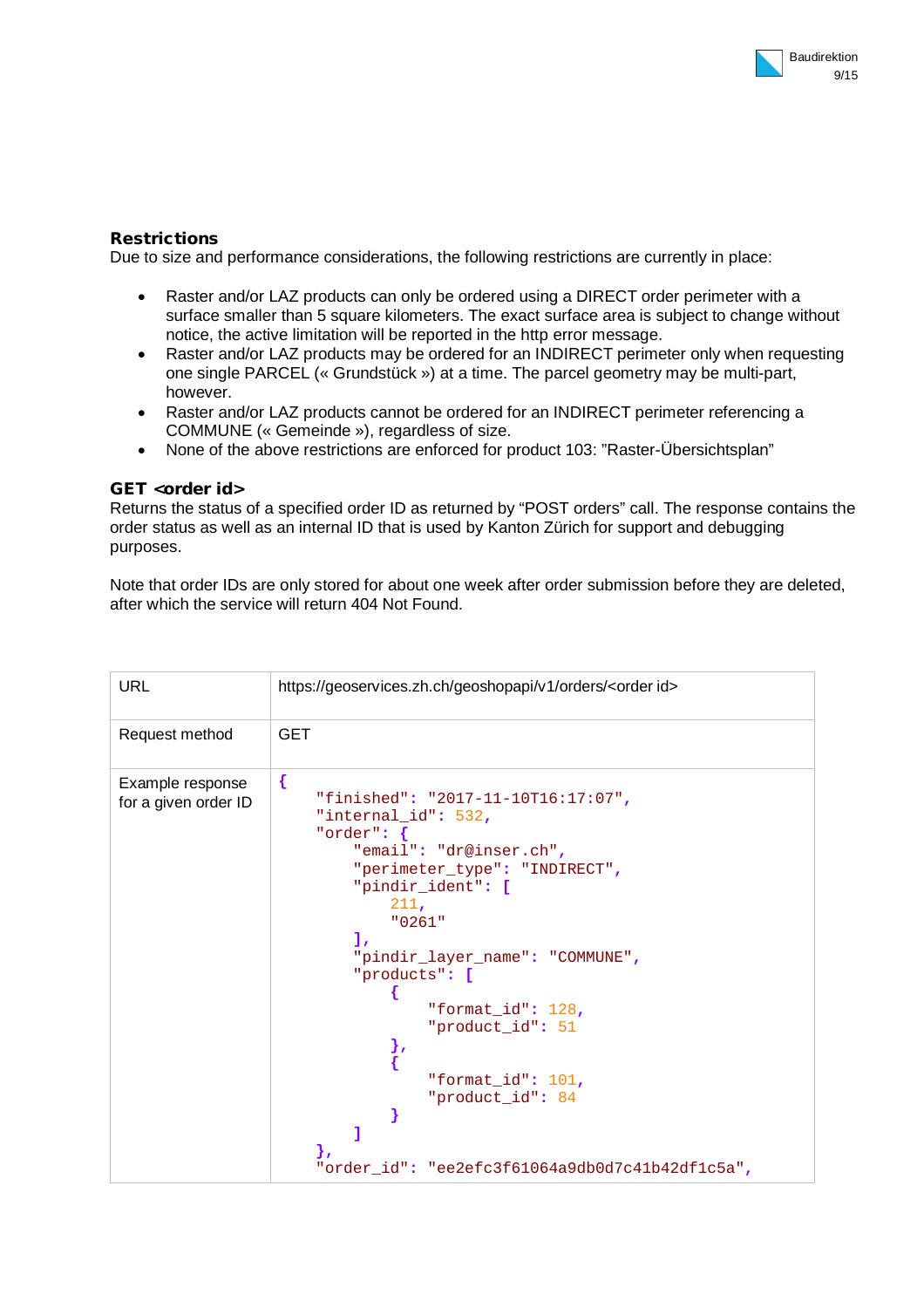| "status": "SUCCESS",<br>"submitted": "2017-11-10T16:16:11" |
|------------------------------------------------------------|
|                                                            |

The above example indicates that order ID "ee2efc3f61064a9db0d7c41b42df1c5a" was successfully terminated on 10 November 2017 at 16:17:07.

| Parameter   | Description                                                                                                                                                                    |
|-------------|--------------------------------------------------------------------------------------------------------------------------------------------------------------------------------|
| finished    | Timestamp indicating when the data extraction was terminated. The<br>reception of the mail indicating the download link may take an additional,<br>unspecified amount of time. |
| internal id | Internal ID, should be used when reporting unexpected errors. Should not be<br>used for anything else as no guarantees are given for long-term uniqueness.                     |
|             |                                                                                                                                                                                |
| order       | Contains a copy of the submitted order parameters.                                                                                                                             |
| order id    | The order ID that was queried.                                                                                                                                                 |
| status      | The current status of the order, see below for possible values.                                                                                                                |

The possible return values for "status" are:

| Value                                    | Description                                                                                             |
|------------------------------------------|---------------------------------------------------------------------------------------------------------|
| <b>SUBMITTED</b>                         | The order has been received by the server but has not yet been added to the<br>queue.                   |
| QUEUED                                   | The order has been added to the queue and is waiting for an available server<br>before it is processed. |
| WORKING:<br>Processing                   | The order has been pulled from the queue and is currently being processed.                              |
| <b>WORKING: Data</b><br>transfer started | The order has been fulfilled and passed on to the WebTransfer module                                    |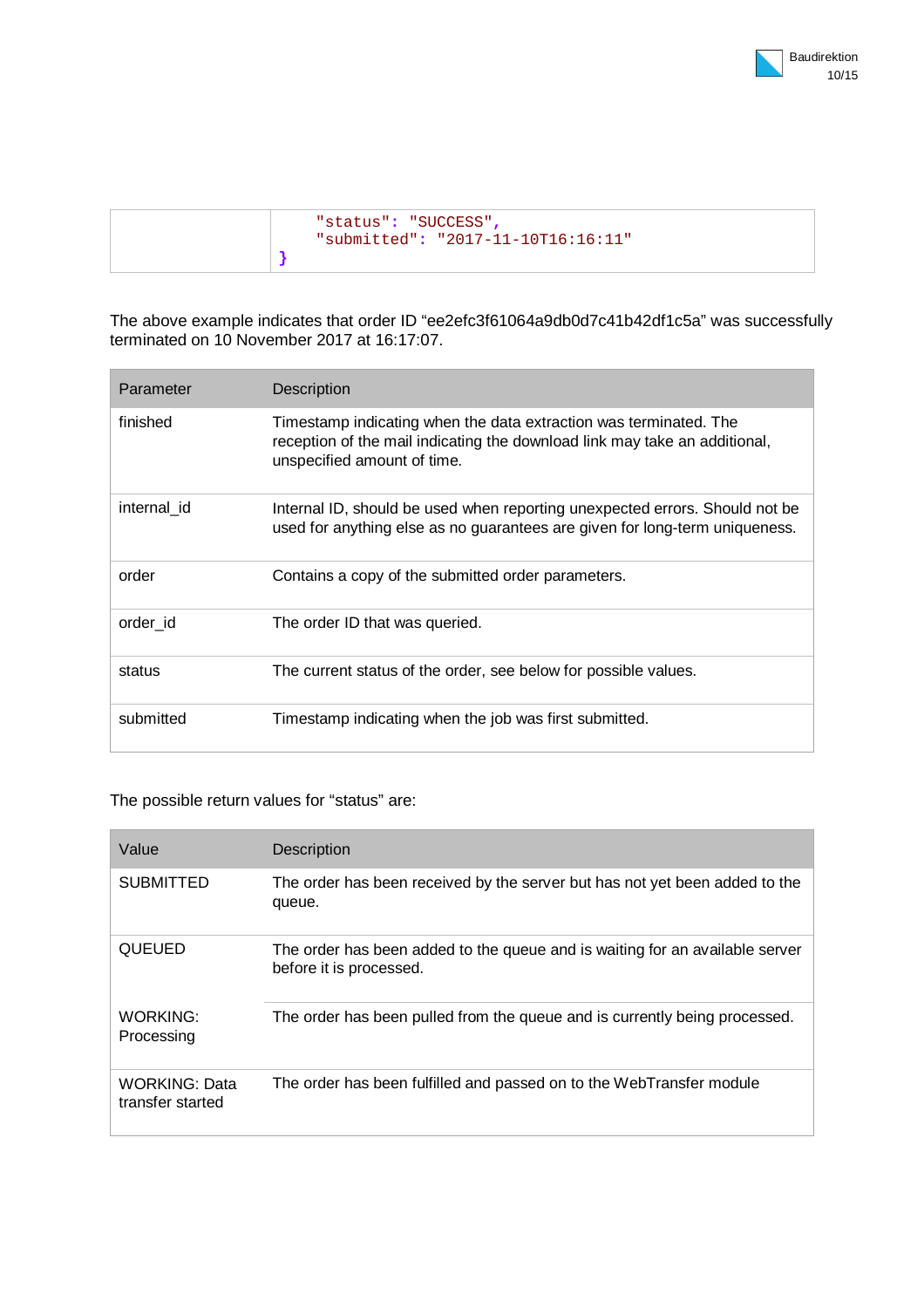| SUCCESS: Data<br>transfer succeeded                                          | The order was fulfilled and an email containing the download link was sent to<br>the specified address.                                                                                       |
|------------------------------------------------------------------------------|-----------------------------------------------------------------------------------------------------------------------------------------------------------------------------------------------|
| <b>FAILURE: Output</b><br>dataset exceeded<br>maximum size, not<br>delivered | The ordered dataset was too big.                                                                                                                                                              |
| <b>FAILURE: Data</b><br>transfer failed                                      | WebTransfer reported an error transferring the ordered data and/or<br>transmitting the mail containing the download link. Most probable cause is<br>having specified an invalid mail address. |

For programmatic interpretation of the status codes, use the following rule: if a colon exists, extract the substring before the colon, otherwise the whole string. The extracted string is to be considered as a value of an enumeration set.

Example: "WORKING: Processing"  $\rightarrow$  "WORKING"

Please note that future versions of the API may split the second part of the status into a separate JSON attribute, thereby avoiding the need for the above-mentioned split.

#### **GET <order id>/download**

Requests the download of data from the specified order ID. If the order ID does not exist or the data isn't available yet, the server will return 404 Not Found.

Note that order IDs are only stored for about one week after order submission before they are deleted, after which the service will return 404 Not Found.

| URL            | https://geoservices.zh.ch/geoshopapi/v1/orders/ <order id="">/download</order> |
|----------------|--------------------------------------------------------------------------------|
| Request method | GET                                                                            |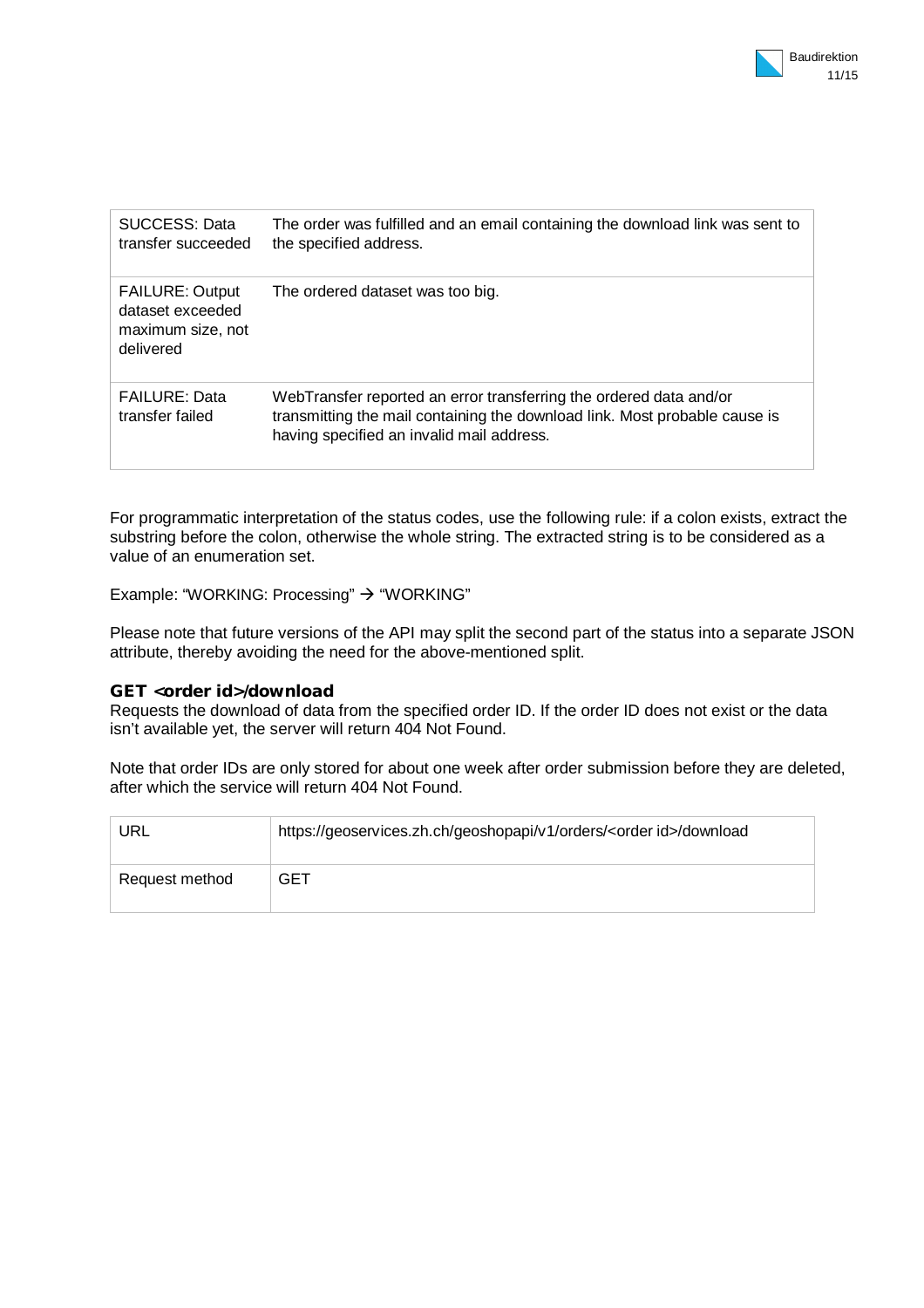## **Appendix 1: HTTP response codes and errors**

The API returns an HTTP status code for every request. Some errors may also return further information in a message encoded according to the Content-Type header that was returned (either application/json or text/plain).

| 200 | OK)                | <b>Success</b>                                                                                                                                                                                                           |
|-----|--------------------|--------------------------------------------------------------------------------------------------------------------------------------------------------------------------------------------------------------------------|
| 202 | Accepted           | Success; the operation has been started.                                                                                                                                                                                 |
| 400 | <b>Bad Request</b> | The request was improperly formatted. Typically this means that the JSON is<br>not well-formed or that the order did not conform to technical or logical<br>constraints. Refer to the error message for further details. |
| 404 | Not Found          | The URI requested is invalid or the requested resource does not exist. This<br>can happen if the order status of an unknown order ID is requested.                                                                       |
| 504 | Gateway<br>timeout | A necessary back-end component is off-line or didn't answer in a timely<br>manner.                                                                                                                                       |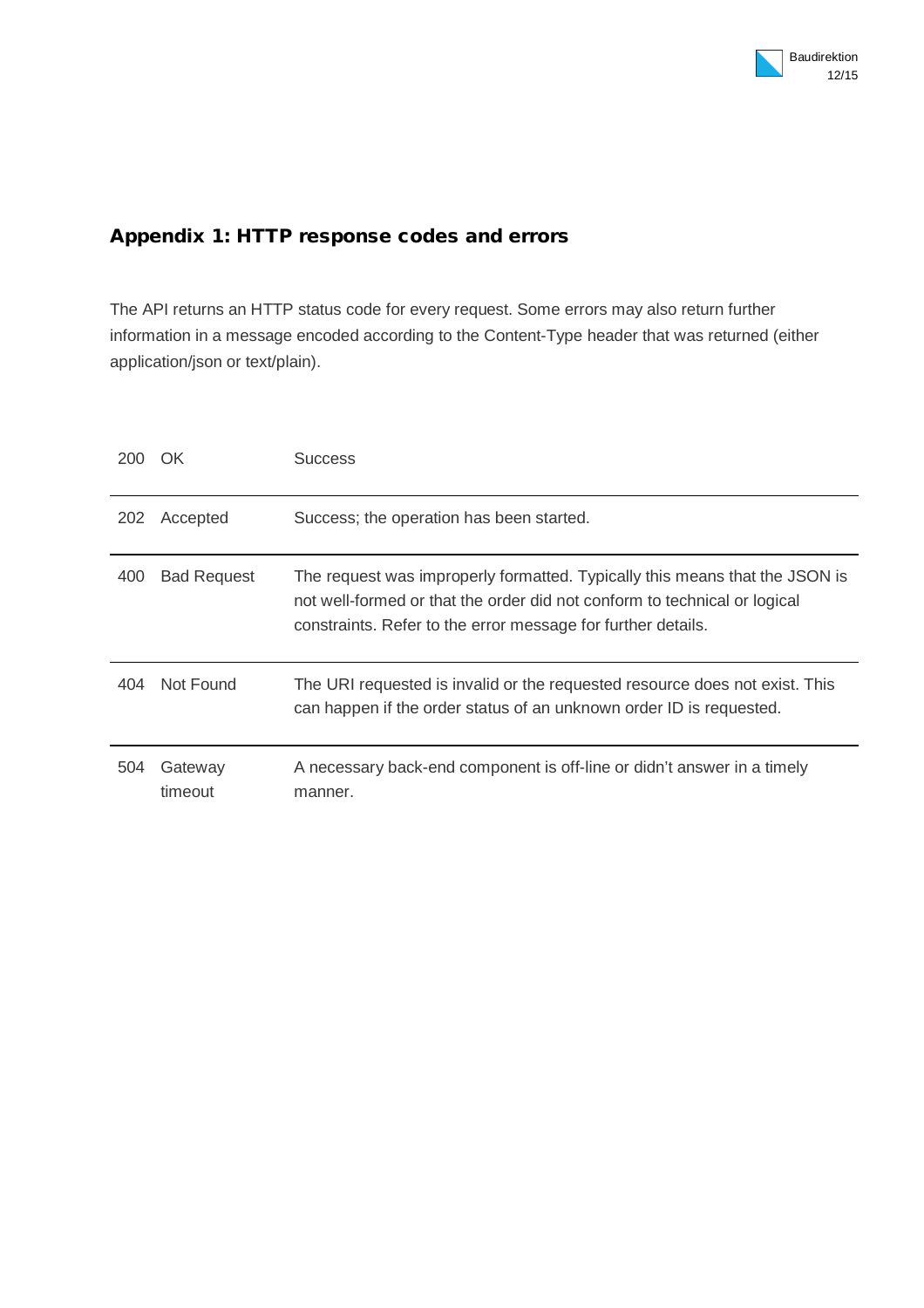## **Appendix 2: Product list structure**

The list of available products is returned as a JSON structure with the following schema:

```
{
   "definitions": {},
   "$schema": "http://json-schema.org/draft-06/schema#",
   "$id": "https://geoservices.zh.ch/geoshopapi/v1/orders.json",
   "type": "object",
   "properties": {
     "timestamp": {
       "type": "string"
     },
     "formats": {
       "type": "array",
       "items": {
         "type": "object",
         "properties": {
           "id": {
             "type": "integer"
           },
           "name": {
           "type": "string"
 }
         }
       }
     },
     "products": {
       "type": "array",
       "items": {
         "type": "object",
         "properties": {
           "id": {
             "type": "integer"
           },
           "name": {
             "type": "string"
           },
           "description": {
             "type": "string"
           },
           "type": {
             "type": "string"
           },
           "formats": {
             "type": "array",
             "items": {
               "type": "integer"
 }
 }
 }
       }
```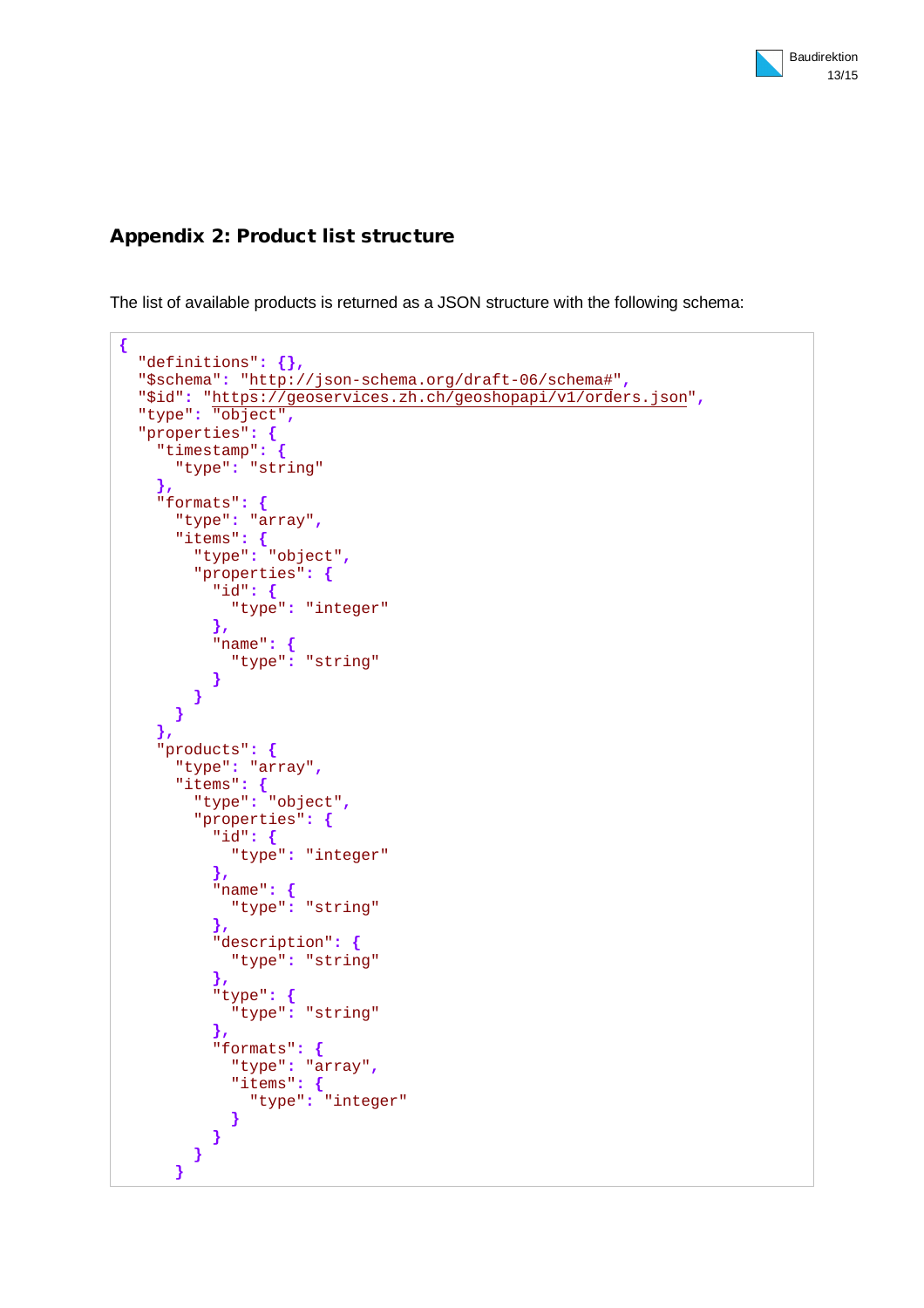

```
 },
    "communes": {
      "type": "array",
      "items": {
        "type": "object",
        "properties": {
          "id": {
            "type": "string"
          },
          "name": {
          "type": "string"
 }
 }
 }
 }
 }
}
```
Note that for performance reasons the product list is cached internally and that the timestamp references the time the product list cache was last refreshed. The timestamp is therefore not necessarily current.

Sample JSON result (abridged for readability):

```
{
     "timestamp": "2017-12-07T15:36:26",
     "formats": [{
             "id": 2,
             "name": "ESRI Personal Geodatabase (.mdb)"
 },
 {
             "id": 3,
             "name": "ESRI Shapefile (.shp)"
         },
 {
            "id": 4,
             "name": "GeoTIFF (.tif)"
         }
     ],
     "products": [{
             "id": 20,
             "name": "Luftbilder 1981-2000",
             "description": "Historische Luftbilder Kanton ZH 1981 -
2000",
             "type": "Raster",
             "formats": [
                21
 ]
 },
 {
             "id": 53,
```